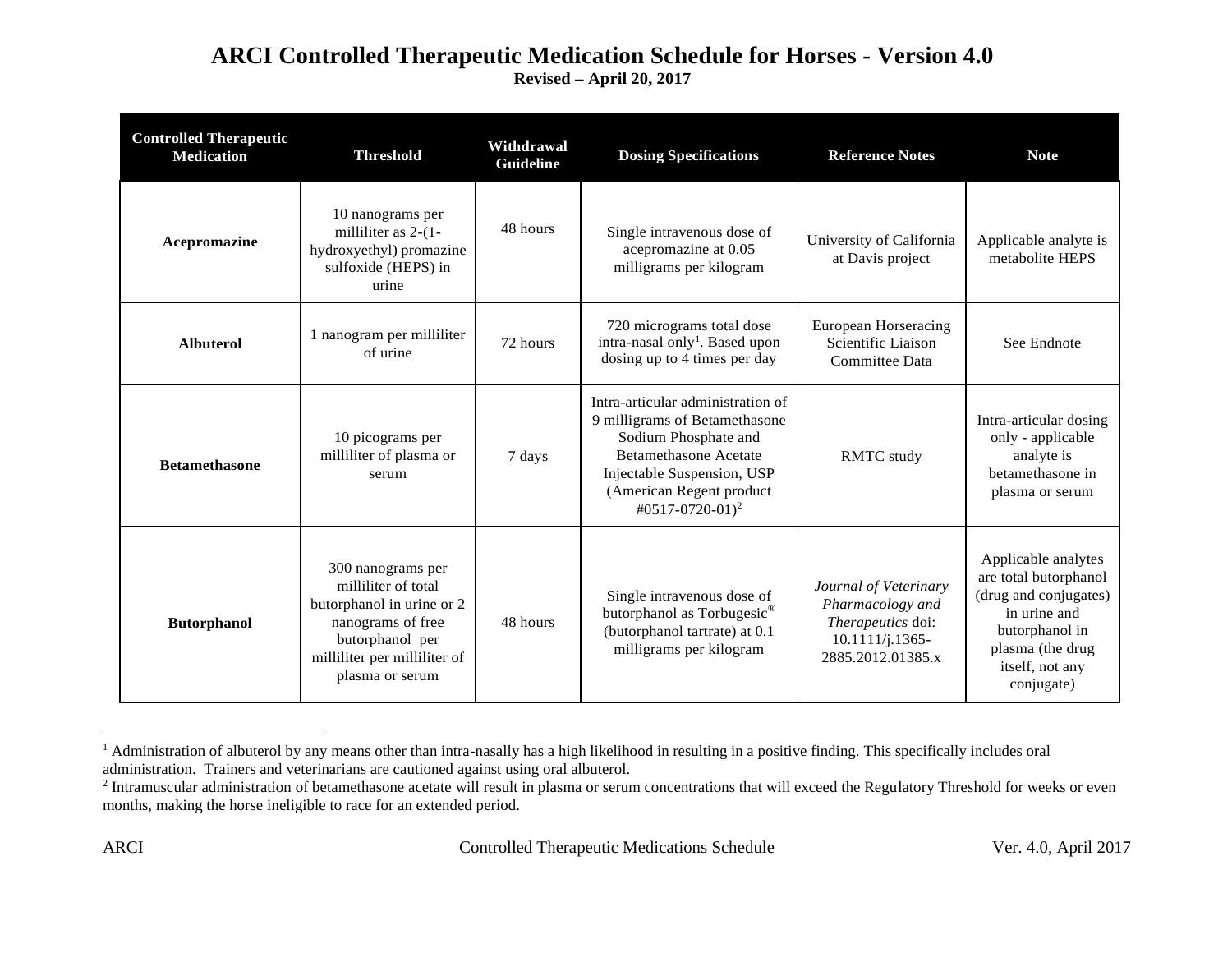| <b>Controlled Therapeutic</b><br><b>Medication</b> | <b>Threshold</b>                                                                                                           | <b>Withdrawal</b><br><b>Guideline</b> | <b>Dosing Specifications</b>                                                                                                                        | <b>Reference Notes</b>                                                                    | <b>Note</b>                                                                                                          |
|----------------------------------------------------|----------------------------------------------------------------------------------------------------------------------------|---------------------------------------|-----------------------------------------------------------------------------------------------------------------------------------------------------|-------------------------------------------------------------------------------------------|----------------------------------------------------------------------------------------------------------------------|
| <b>Cetirizine</b>                                  | 6 nanograms per<br>milliliter of plasma or<br>serum                                                                        | 48 hours                              | 0.4 milligrams per kilogram<br>twice daily for 5 doses                                                                                              | Kentucky Equine Drug<br>Research<br>Council/University of<br>California at Davis<br>study | Do not administer<br>ivermectin within 48<br>hours of a race if the<br>horse has been<br>administered<br>cetirizine. |
| <b>Cimetidine</b>                                  | 400 nanograms per<br>milliliter of plasma or<br>serum                                                                      | 24 hours                              | 20 milligrams per kilogram<br>twice daily for 7 doses                                                                                               | Kentucky Equine Drug<br>Research<br>Council/University of<br>California at Davis<br>study |                                                                                                                      |
| <b>Clenbuterol</b>                                 | 140 picograms per<br>milliliter of urine<br>or Level of Detection in<br>plasma or serum <sup>3</sup>                       | $14 \text{ days}^4$                   | Oral administration of<br>clenbuterol as Ventipulmin®<br>syrup (Boehringer-Ingelheim<br>Vetmedica Inc., NADA 140-<br>973) at 0.8 mcg/kg twice a day | University of California<br>at Davis;<br>Boehringer-Ingelheim<br>Vetmedica, Inc.          | Applicable analyte is<br>clenbuterol                                                                                 |
| <b>Dantrolene</b>                                  | 100 picograms per<br>milliliter of<br>5-hydroxydantrolene in<br>plasma or serum                                            | 48 hours                              | Oral administration of 500<br>milligrams of dantrolene as<br>paste (compounding pharmacy)<br>or capsule formulation (Proctor<br>and Gamble)         | Journal of Veterinary<br>Pharmacology and<br>Therapeutics 34, 238-<br>246                 |                                                                                                                      |
| <b>Detomidine</b>                                  | 2 nanograms per<br>milliliter of<br>carboxydetomidine in<br>urine or 1 nanogram per<br>milliter of detomidine in<br>blood. | 48 hours                              | 5 mg IV (once)                                                                                                                                      | KY EDRC, UC<br>Davis/UF Study.                                                            | Dormosedan ™ used<br>in study.                                                                                       |

 $3$  For Quarter Horses: Level of Detection in any permitted biological sample.

l

<sup>&</sup>lt;sup>4</sup> Clenbuterol is a prohibited substance in Quarter Horses and other breeds racing with Quarter Horses; there is no applicable withdrawal guideline for such horses.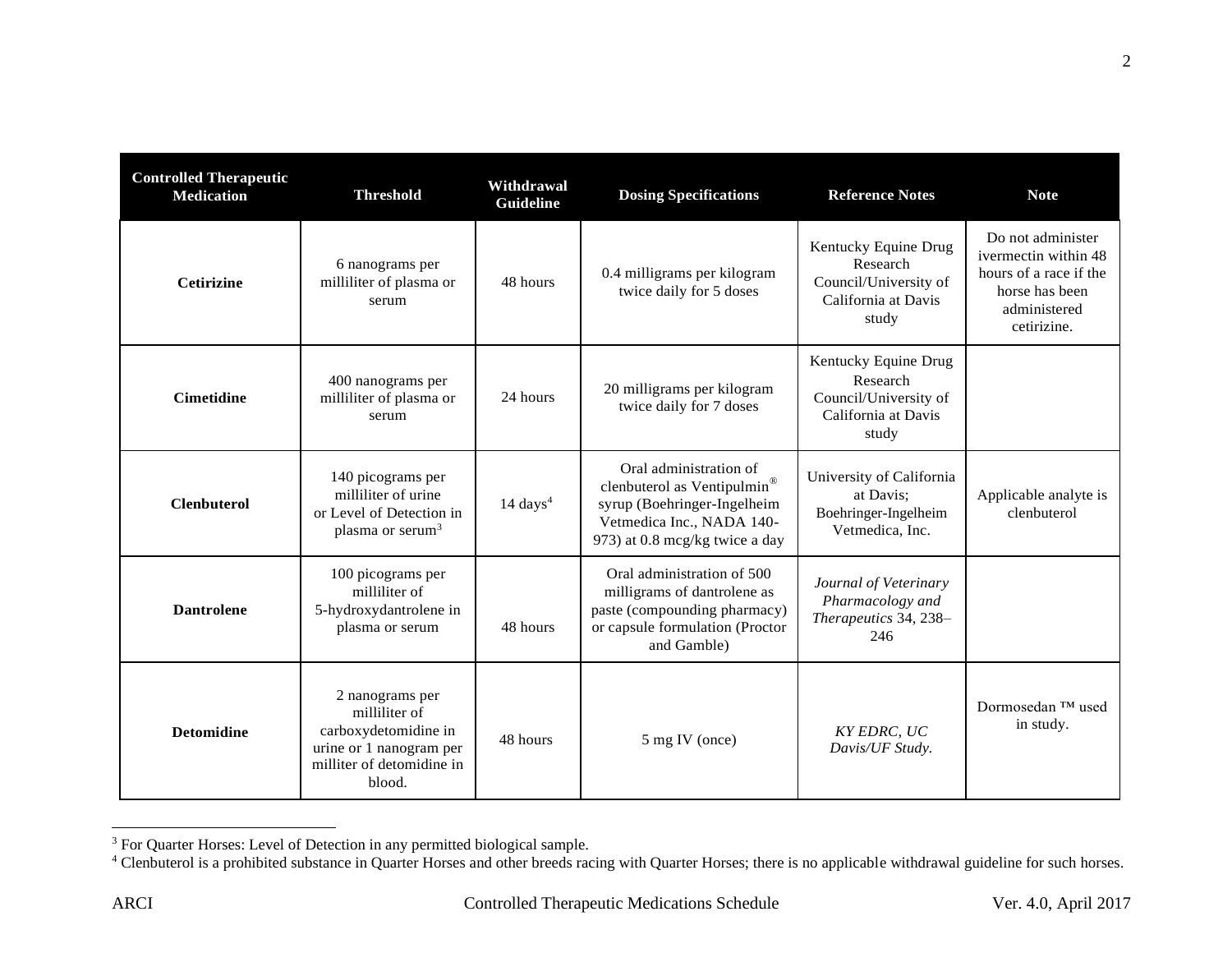| <b>Controlled Therapeutic</b><br><b>Medication</b> | <b>Threshold</b>                                      | Withdrawal<br>Guideline | <b>Dosing Specifications</b>                                                                                                                                                                    | <b>Reference Notes</b>                        | <b>Note</b>                                                  |
|----------------------------------------------------|-------------------------------------------------------|-------------------------|-------------------------------------------------------------------------------------------------------------------------------------------------------------------------------------------------|-----------------------------------------------|--------------------------------------------------------------|
| <b>Dexamethasone</b>                               | 5 picograms per milliliter<br>of plasma or serum      | 72 hours                | Intramuscular and intravenous<br>administration of<br>dexamethasone sodium<br>phosphate or oral<br>administration of<br>dexamethasone at<br>0.05 milligrams per kilogram<br>regardless of route | <b>RMTC</b> study                             | Applicable analyte is<br>dexamethasone in<br>plasma or serum |
| <b>Diclofenac</b>                                  | 5 nanograms per<br>milliliter of plasma or<br>serum   | 48 hours                | Five inch ribbon topical<br>application of 1% diclofenac<br>liposomal cream formulation.<br>(Surpass Topical Anti-<br><b>Inflammatory Cream, IDEXX</b><br>Pharmaceuticals)                      | Veterinary<br>Therapeutics 6: 57-66<br>(2005) | Applicable analyte is<br>diclofenac in plasma or<br>serum    |
| <b>Dimethyl sulfoxide</b><br>(DMSO)                | 10 micrograms per<br>milliliter of plasma or<br>serum | 48 hours                | Intravenous                                                                                                                                                                                     | ARCI model rule                               | Applicable analyte is<br>DMSO in plasma or<br>serum          |
| Firocoxib                                          | 20 nanograms per<br>milliliter of plasma or<br>serum  | 14 days                 | Oral administration of firocoxib<br>as EQUIOXX oral paste at a<br>daily dose of 0.1 milligram per<br>kilogram for four days                                                                     | <b>RMTC</b> study                             | Applicable analyte is<br>firocoxib in plasma or<br>serum     |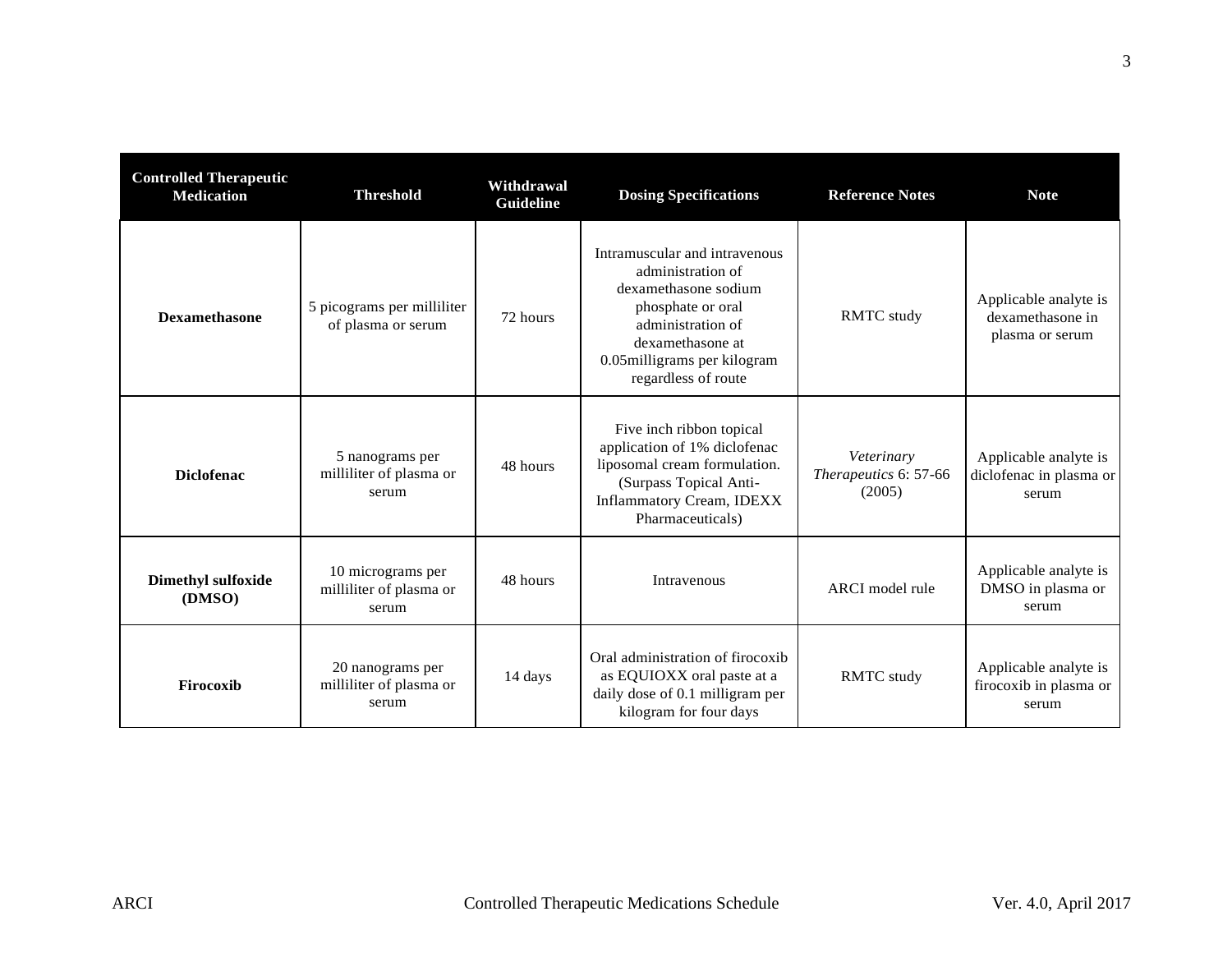| <b>Controlled Therapeutic</b><br><b>Medication</b>                                           | <b>Threshold</b>                                      | Withdrawal<br><b>Guideline</b> | <b>Dosing Specifications</b>                                                                                                                        | <b>Reference Notes</b>                                                                                                   | <b>Note</b>                                                                         |
|----------------------------------------------------------------------------------------------|-------------------------------------------------------|--------------------------------|-----------------------------------------------------------------------------------------------------------------------------------------------------|--------------------------------------------------------------------------------------------------------------------------|-------------------------------------------------------------------------------------|
| <b>Furosemide</b>                                                                            | 100 nanogram per<br>milliliter of plasma or<br>serum  | 4 hours                        | Single Intravenous dose of<br>furosemide up to 500<br>milligram <sup>5</sup>                                                                        | ARCI model rule                                                                                                          | Must also have urine<br>specific gravity $\langle$<br>1.010 for a violation.        |
| Glycopyrrolate                                                                               | 3 picograms per milliliter<br>plasma or serum         | 48 hours                       | Single intravenous dose of 1<br>milligram of glycopyrrolate as<br>Glycopyrrolate Injection, USP<br>(American Regent product #<br>$0517 - 4601 - 25$ | RMTC study; Journal<br>of Veterinary<br>Pharmacology and<br>Therapeutics doi:<br>$10.1111/j.1365 -$<br>2885.2011.01272.x | Applicable analyte is<br>glycopyrrolate in<br>plasma or serum                       |
| <b>Guaifenesin</b>                                                                           | 12 nanograms per<br>milliliter of plasma or<br>serum  | 48 hours                       | 2 grams twice daily for 5 doses                                                                                                                     | Kentucky Equine Drug<br>Research<br>Council/University of<br>California at Davis<br>study                                |                                                                                     |
| Isoflupredone                                                                                | 100 picograms per<br>milliliter of plasma or<br>serum | 7 days                         | 10 milligrams total dose<br>subcutaneous or 20 milligrams<br>total dose in one articular space                                                      | <b>RMTC Study</b>                                                                                                        |                                                                                     |
| 20 picograms per<br>milliliter of total 30H-<br>Lidocaine<br>lidocaine in plasma or<br>serum |                                                       | 72 hours                       | 200 milligrams of lidocaine as<br>its hydrochloride salt<br>administered subcutaneously                                                             | European Horseracing<br>Scientific Liaison<br>Committee data; Iowa<br>State University study.                            | Applies to total major<br>hydroxylated<br>metabolite (i.e.,<br>includes conjugates) |

 $5$  ARCI-0110929(F)(2)(d) and ARCI-025-020(F)(2)(d) state that the dose of Furosemide "shall not exceed 500 milligrams nor be less than 150 milligrams."

l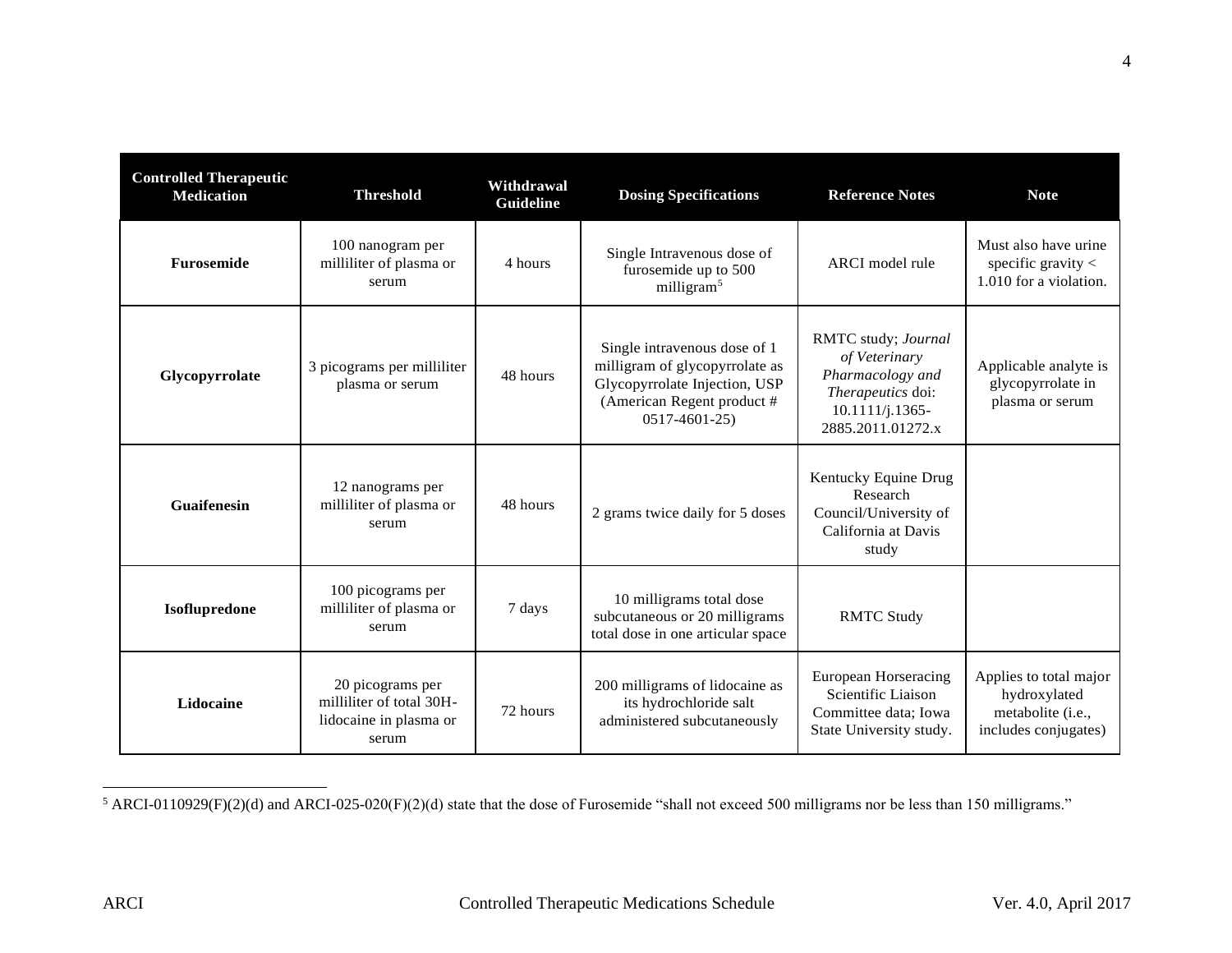| <b>Controlled Therapeutic</b><br><b>Medication</b>                                         | <b>Threshold</b>                                                                                                                           | Withdrawal<br><b>Guideline</b> | <b>Dosing Specifications</b>                                                                                                                                                                                             | <b>Reference Notes</b>                                                                                                  | <b>Note</b>                                                  |
|--------------------------------------------------------------------------------------------|--------------------------------------------------------------------------------------------------------------------------------------------|--------------------------------|--------------------------------------------------------------------------------------------------------------------------------------------------------------------------------------------------------------------------|-------------------------------------------------------------------------------------------------------------------------|--------------------------------------------------------------|
| Mepivacaine                                                                                | 10 nanograms total<br>hydroxymepivacaine per<br>milliliter of urine or<br>above Level of Detection<br>of mepivacaine in plasma<br>or serum | 72 hours                       | Single 0.07 milligrams per<br>kilogram subcutaneous dose of<br>mepivacaine                                                                                                                                               | European Horseracing<br>Scientific Liaison<br>Committee data                                                            |                                                              |
| Methocarbamol                                                                              | nanogram per milliliter<br>of plasma or serum                                                                                              | 48 hours                       | Single intravenous dose of 15<br>milligrams per kilogram<br>methocarbamol as Robaxin® or<br>5 grams orally                                                                                                               | Journal of Veterinary<br>Pharmacology and<br>Therapeutics doi:<br>10.1111/jvp.12068                                     | Applicable analyte is<br>methocarbamol in<br>plasma or serum |
| Methylprednisolone                                                                         | 100 picograms per<br>milliliter of plasma or<br>serum                                                                                      | See Dosing<br>Specifications   | Total dose of<br>methylprednisolone acetate<br>suspension in one articular<br>space <sup>6</sup> . The recommended<br>withdrawal for<br>methylprednisolone acetate is a<br>minimum of 21 days at a 100<br>milligram dose | Journal of Veterinary<br>Pharmacology and<br><b>Therapeutics</b><br>volume 37, Issue 2,<br>pages 125-132, April<br>2014 | Applicable analyte is<br>methylprednisolone                  |
| omeprazole sulfide -<br>10 nanograms per<br>Omeprazole<br>milliliter of plasma or<br>serum |                                                                                                                                            | 24 hours                       | Orally (2.2 grams) once daily<br>for 4 doses                                                                                                                                                                             | Kentucky Equine Drug<br>Research<br>Council/University of<br>California at Davis<br>study                               | $GastroGuard^{TM}$ used in<br>the study                      |

<sup>&</sup>lt;sup>6</sup> Intramuscular administration of methylprednisolone acetate will result in plasma or serum concentrations that will exceed the Regulatory Threshold for weeks or even months, making the horse ineligible to race for an extended period. Please see Dosing Specifications for recommended withdrawal time.

5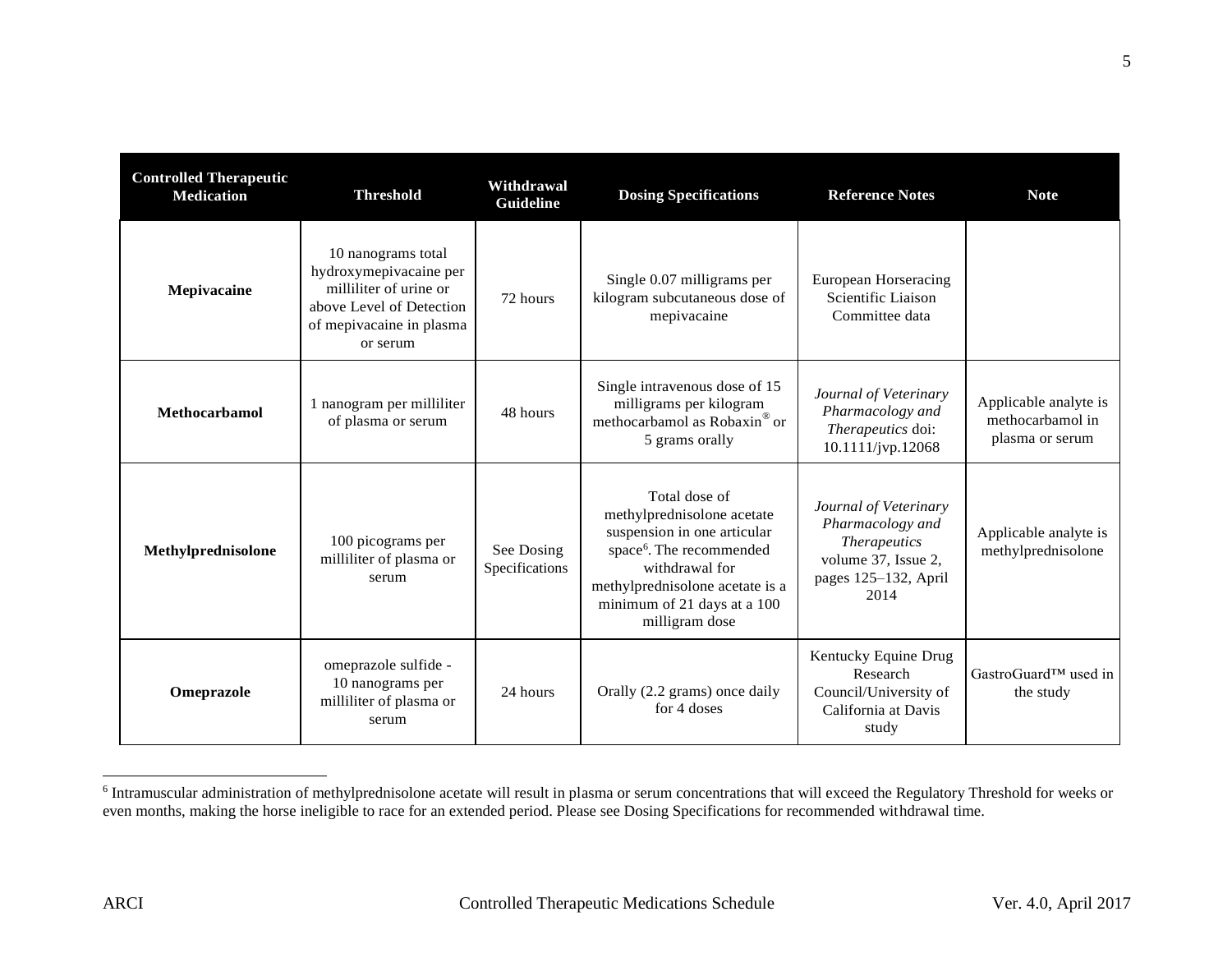| <b>Controlled Therapeutic</b><br><b>Medication</b>                               | <b>Threshold</b>                                      | Withdrawal<br><b>Guideline</b> | <b>Dosing Specifications</b>                                     | <b>Reference Notes</b>                                                                    | <b>Note</b>                                                                       |
|----------------------------------------------------------------------------------|-------------------------------------------------------|--------------------------------|------------------------------------------------------------------|-------------------------------------------------------------------------------------------|-----------------------------------------------------------------------------------|
| Prednisolone                                                                     | nanogram per milliliter<br>of plasma or serum         |                                | 1 milligram per kilogram orally                                  |                                                                                           | Applicable analyte is<br>prednisolone in plasma<br>or serum                       |
| <b>Procaine penicillin</b><br>(administration must be<br>reported to Commission) | 25 nanograms per<br>milliliter of plasma or<br>serum  | Following<br>entry to race     | Intramuscular                                                    | $RMTC - reference$<br>notes online                                                        | Mandatory<br>surveillance of horse<br>at owner's expense 6<br>hours before racing |
| <b>Ranitidine</b>                                                                | 40 nanograms per<br>milliliter of plasma or<br>serum  | 24 hours                       | 8 milligrams per kilogram<br>twice daily for 7 doses             | Kentucky Equine Drug<br>Research<br>Council/University of<br>California at Davis<br>study |                                                                                   |
| <b>Triamcinolone acetonide</b>                                                   | 100 picograms per<br>milliliter of plasma or<br>serum | 7 days                         | Total dose of 9 milligram in<br>one articular space <sup>7</sup> | Equine Veterinary<br>Journal,<br>10.1111/evj.12059<br>(2013)                              | Applicable analyte is<br>triamcinolone acetonide<br>in plasma or serum            |
| 200 picograms per<br><b>Xylazine</b><br>milliliter of plasma or<br>serum         |                                                       | 48 hours                       | 200 milligrams intravenously                                     | University of California<br>at Davis study                                                | Applicable analyte is<br>xylazine.                                                |

 $^7$  Intramuscular administration of triamcinolone acetonide will result in plasma or serum concentrations that will exceed the Regulatory Threshold for weeks or even months, making the horse ineligible to race for an extended period.

l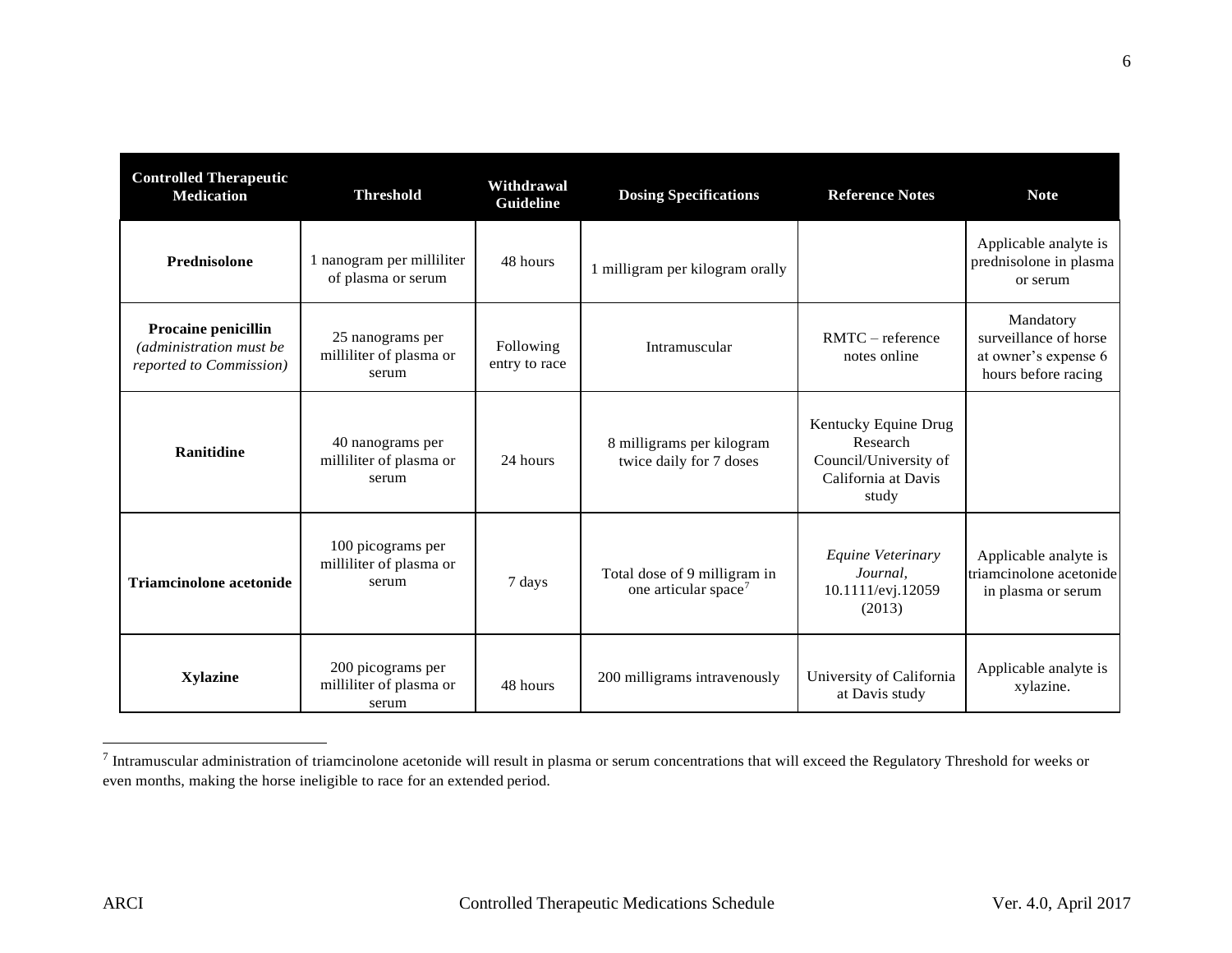## **Non-Steroidal Anti-Inflammatory Drug (NSAID) Rules for Horses††**

| <b>Controlled Therapeutic</b><br><b>Medication</b> | <b>Threshold (Primary)</b>                           | Withdrawal<br><b>Guideline</b> | <b>Dosing Specifications</b>                                                                                             | <b>Reference Notes</b>                                                            | <b>Threshold</b><br>(Secondary)                                                                                                     |
|----------------------------------------------------|------------------------------------------------------|--------------------------------|--------------------------------------------------------------------------------------------------------------------------|-----------------------------------------------------------------------------------|-------------------------------------------------------------------------------------------------------------------------------------|
| <b>Flunixin</b>                                    | 20 nanogram per<br>milliliter of plasma or<br>serum  | 32 hours                       | Single intravenous dose of<br>flunixin as Banamine <sup>®</sup> (flunixin<br>meglumine) at 1.1 milligram per<br>kilogram | University of California<br>at Davis/RMTC study                                   | Secondary anti-<br>stacking threshold:<br>3.0 nanograms per<br>milliliter of plasma or<br>serum (Administration<br>48 hours prior)  |
| Ketoprofen                                         | 2 nanograms per<br>milliliter of plasma or<br>serum  | 24 hours                       | Single intravenous dose of<br>ketoprofen as Ketofen <sup>®</sup> at 2.2<br>milligrams per kilogram                       | HFL Sport Sciences/<br>Kentucky Equine Drug<br>and Research<br>Council/RMTC study | Secondary anti-<br>stacking threshold: 1<br>nanogram per milliliter<br>of plasma or serum<br>(Administration 48<br>hours prior)     |
| Phenylbutazone                                     | 2 micrograms per<br>milliliter of plasma or<br>serum | 24 hours                       | Single intravenous dose of<br>phenylbutazone at 4.0<br>milligrams per kilogram                                           | ARCI model rule                                                                   | Secondary anti-<br>stacking threshold:<br>0.3 micrograms per<br>milliliter of plasma or<br>serum (Administration<br>48-hours prior) |

7

<sup>††</sup> Samples collected may contain one of the NSAIDs in this chart at a concentration up to the Primary Threshold. Samples may also contain another of the NSAIDs in this chart up at a concentration up to the Secondary Threshold. No more than 2 of the NSAIDs in this chart may be present in any sample.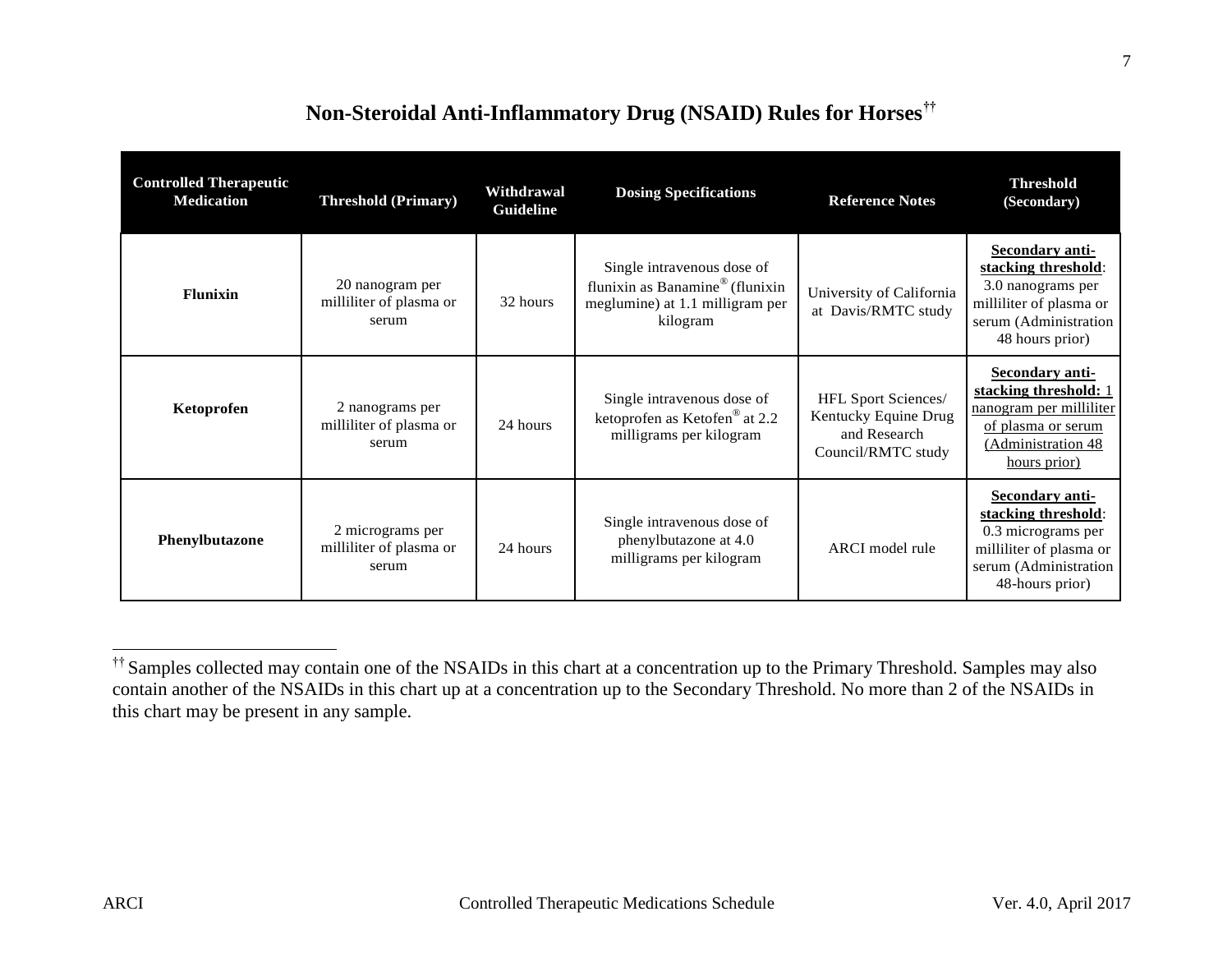## **Recent Document Revisions**

| <b>Date</b> | <b>Version</b> | <b>Revision</b>                | <b>Revision Description</b>                                                                                                                                                                 |
|-------------|----------------|--------------------------------|---------------------------------------------------------------------------------------------------------------------------------------------------------------------------------------------|
| Apr-17      | 4.0            | Clenbuterol                    | Added footnotes establishing Clenbuterol as a prohibited substance in Quarter Horses<br>with no applicable withdrawal guideline for Quarter Horses or breeds racing with Quarter<br>Horses. |
| Apr-17      | 4.0            | Whole document                 | Re-numbered footnotes throughout document to make them continuous                                                                                                                           |
| $Dec-16$    | 3.2            | Omeprazole                     | Clarified threshold for omeprazole sulfide.                                                                                                                                                 |
| $Sep-16$    | 3.1            | Detomidine                     | Amended threshold and dosing specifications.                                                                                                                                                |
| $Mar-16$    | 3              | Omeprazole                     | Amended threshold and dosing specifications                                                                                                                                                 |
| $Mar-16$    | 3              | Xylazine                       | Amended threshold and dosing specifications                                                                                                                                                 |
| $Mar-16$    | 3              | Guaifenesin                    | Added as New Substance to Controlled Therapeutic Medication Schedule                                                                                                                        |
| $Mar-16$    | 3              | Cetirizine                     | Added as New Substance to Controlled Therapeutic Medication Schedule                                                                                                                        |
| $Mar-16$    | 3              | Ranitidine                     | Added as New Substance to Controlled Therapeutic Medication Schedule                                                                                                                        |
| $Mar-16$    | 3              | Cimetidine                     | Added as New Substance to Controlled Therapeutic Medication Schedule                                                                                                                        |
| Apr-15      | 2.02           | Methylprednisolone             | Directed readers to use Dosing Specification column for recommended<br>withdrawal guideline.                                                                                                |
| Apr- $15$   | 2.02           | Furosemide                     | Added clarifying language to Furosemide reflecting ARCI-011-020(F)(2)(d) and<br>$ARCI-025-020(F)(2)(d)$ minimum and maximum thresholds                                                      |
| Apr- $15$   | 2.02           | Added "For Horses" to<br>Title | Added the words "for Horses" to document title                                                                                                                                              |
| Apr-14      | 2.01           | Methocarbamol                  | Corrected dosage from 0.15 milligrams per kilogram to 15 milligrams per<br>kilogram                                                                                                         |
| Apr-14      | $\overline{2}$ | Dimethyl sulfoxide<br>(DMSO)   | Removed "oral" from dosing specifications                                                                                                                                                   |
| Apr-14      | $\overline{2}$ | Xylazine                       | Changed Note section from "Applies to xylazine and xylazine metabolite" to<br>"Applies to analyte xylazine"                                                                                 |